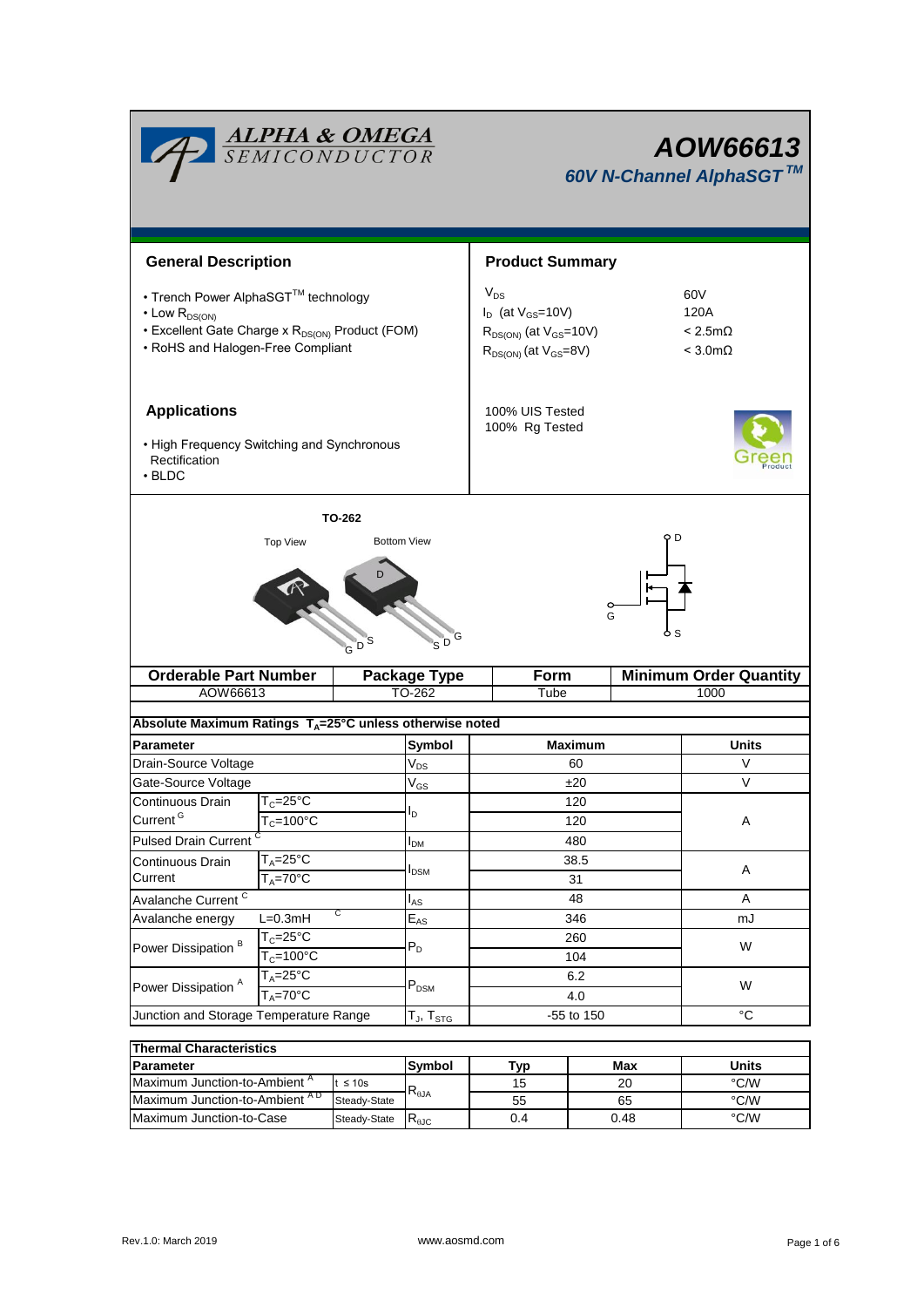

#### **Electrical Characteristics (TJ=25°C unless otherwise noted)**

| <b>Symbol</b>                           | <b>Parameter</b>                        | <b>Conditions</b>                                            | Min                 | <b>Typ</b> | Max  | <b>Units</b> |           |  |  |
|-----------------------------------------|-----------------------------------------|--------------------------------------------------------------|---------------------|------------|------|--------------|-----------|--|--|
| <b>STATIC PARAMETERS</b>                |                                         |                                                              |                     |            |      |              |           |  |  |
| $BV_{DSS}$                              | Drain-Source Breakdown Voltage          | $I_D = 250 \mu A$ , $V_{GS} = 0V$                            |                     | 60         |      |              | $\vee$    |  |  |
| I <sub>DSS</sub>                        | Zero Gate Voltage Drain Current         | $V_{DS}$ =60V, $V_{GS}$ =0V                                  |                     |            |      | 1            | μA        |  |  |
|                                         |                                         |                                                              | $T_i = 55^{\circ}C$ |            |      | 5            |           |  |  |
| l <sub>GSS</sub>                        | Gate-Body leakage current               | $V_{DS} = 0V$ , $V_{GS} = \pm 20V$                           |                     |            |      | ±100         | nA        |  |  |
| $\mathsf{V}_{\mathsf{GS}(\mathsf{th})}$ | Gate Threshold Voltage                  | $V_{DS} = V_{GS}$ , $I_D = 250 \mu A$                        |                     | 2.3        | 2.85 | 3.5          | $\vee$    |  |  |
| $R_{DS(ON)}$                            |                                         | $V_{GS}$ =10V, $I_D$ =20A                                    |                     |            | 2.0  | 2.5          |           |  |  |
|                                         | Static Drain-Source On-Resistance       |                                                              | $T_{\rm J}$ =125°C  |            | 3.0  | 3.8          | $m\Omega$ |  |  |
|                                         |                                         | $V_{GS}$ =8V, $I_{D}$ =20A                                   |                     | 2.2        | 3.0  | $m\Omega$    |           |  |  |
| $g_{FS}$                                | <b>Forward Transconductance</b>         | $V_{DS} = 5V$ , $I_D = 20A$                                  |                     |            | 100  |              | S         |  |  |
| $V_{SD}$                                | Diode Forward Voltage                   | $I_S = 1A$ , $V_{GS} = 0V$                                   |                     |            | 0.7  | 1            | V         |  |  |
| Is                                      | Maximum Body-Diode Continuous Current G |                                                              |                     |            |      | 120          | A         |  |  |
|                                         | <b>DYNAMIC PARAMETERS</b>               |                                                              |                     |            |      |              |           |  |  |
| $C_{\text{iss}}$                        | <b>Input Capacitance</b>                |                                                              |                     |            | 5300 |              | pF        |  |  |
| $\mathsf{C}_{\mathrm{oss}}$             | <b>Output Capacitance</b>               | $V_{GS}$ =0V, $V_{DS}$ =30V, f=1MHz                          |                     |            | 1500 |              | рF        |  |  |
| $C_{rss}$                               | Reverse Transfer Capacitance            |                                                              |                     |            | 50   |              | рF        |  |  |
| R <sub>g</sub>                          | Gate resistance                         | $f = 1$ MHz                                                  |                     | 0.4        | 0.9  | 1.4          | Ω         |  |  |
|                                         | <b>SWITCHING PARAMETERS</b>             |                                                              |                     |            |      |              |           |  |  |
| $Q_g(10V)$                              | <b>Total Gate Charge</b>                | $V_{GS}$ =10V, $V_{DS}$ =30V, $I_{D}$ =20A                   |                     |            | 78   | 110          | nC        |  |  |
| $Q_{gs}$                                | Gate Source Charge                      |                                                              |                     |            | 20   |              | nC        |  |  |
| $\mathsf{Q}_{\underline{\mathsf{gd}}}$  | Gate Drain Charge                       |                                                              |                     |            | 20   |              | nC        |  |  |
| $\mathsf{Q}_{\mathsf{oss}}$             | Output Charge                           | $V_{GS}$ =0V, $V_{DS}$ =30V                                  |                     |            | 92   |              | nC        |  |  |
| $t_{D(on)}$                             | Turn-On DelayTime                       |                                                              |                     |            | 23   |              | ns        |  |  |
| $t_r$                                   | Turn-On Rise Time                       | $V_{GS}$ =10V, $V_{DS}$ =30V, R <sub>L</sub> =1.5 $\Omega$ , |                     |            | 21   |              | ns        |  |  |
| $t_{D(off)}$                            | <b>Turn-Off DelayTime</b>               | $R_{\text{GEN}} = 3\Omega$                                   |                     |            | 40   |              | ns        |  |  |
| $t_f$                                   | <b>Turn-Off Fall Time</b>               |                                                              |                     |            | 13   |              | ns        |  |  |
| $t_{rr}$                                | Body Diode Reverse Recovery Time        | $I_F = 20A$ , di/dt=500A/ $\mu$ s                            |                     |            | 30   |              | ns        |  |  |
| $Q_{rr}$                                | Body Diode Reverse Recovery Charge      | $I_F = 20A$ , di/dt=500A/ $\mu$ s                            |                     |            | 135  |              | nC        |  |  |

A. The value of R<sub>hJA</sub> is measured with the device mounted on 1in<sup>2</sup> FR-4 board with 2oz. Copper, in a still air environment with T<sub>A</sub> =25°C. The Power dissipation P<sub>DSM</sub> is based on R  $_{0.1A}$  t≤ 10s and the maximum allowed junction temperature of 150°C. The value in any given application depends on the user's specific board design.

B. The power dissipation P<sub>D</sub> is based on T<sub>J(MAX)</sub>=150°C, using junction-to-case thermal resistance, and is more useful in setting the upper dissipation limit for cases where additional heatsinking is used.

C. Single pulse width limited by junction temperature  $T_{J(MAX)}$ =150°C.

D. The  $R_{p,q}$  is the sum of the thermal impedance from junction to case  $R_{p,q}$  and case to ambient.

E. The static characteristics in Figures 1 to 6 are obtained using <300μs pulses, duty cycle 0.5% max.<br>F. These curves are based on the junction-to-case thermal impedance which is measured with the device mounted to a lar maximum junction temperature of  $T_{J(MAX)}$ =150°C. The SOA curve provides a single pulse rating.

G. The maximum current rating is package limited.

H. These tests are performed with the device mounted on 1 in<sup>2</sup> FR-4 board with 2oz. Copper, in a still air environment with T<sub>A</sub>=25°C.

APPLICATIONS OR USE AS CRITICAL COMPONENTS IN LIFE SUPPORT DEVICES OR SYSTEMS ARE NOT AUTHORIZED. AOS DOES NOT ASSUME ANY LIABILITY ARISING OUT OF SUCH APPLICATIONS OR USES OF ITS PRODUCTS. AOS RESERVES THE RIGHT TO IMPROVE PRODUCT DESIGN,FUNCTIONS AND RELIABILITY WITHOUT NOTICE.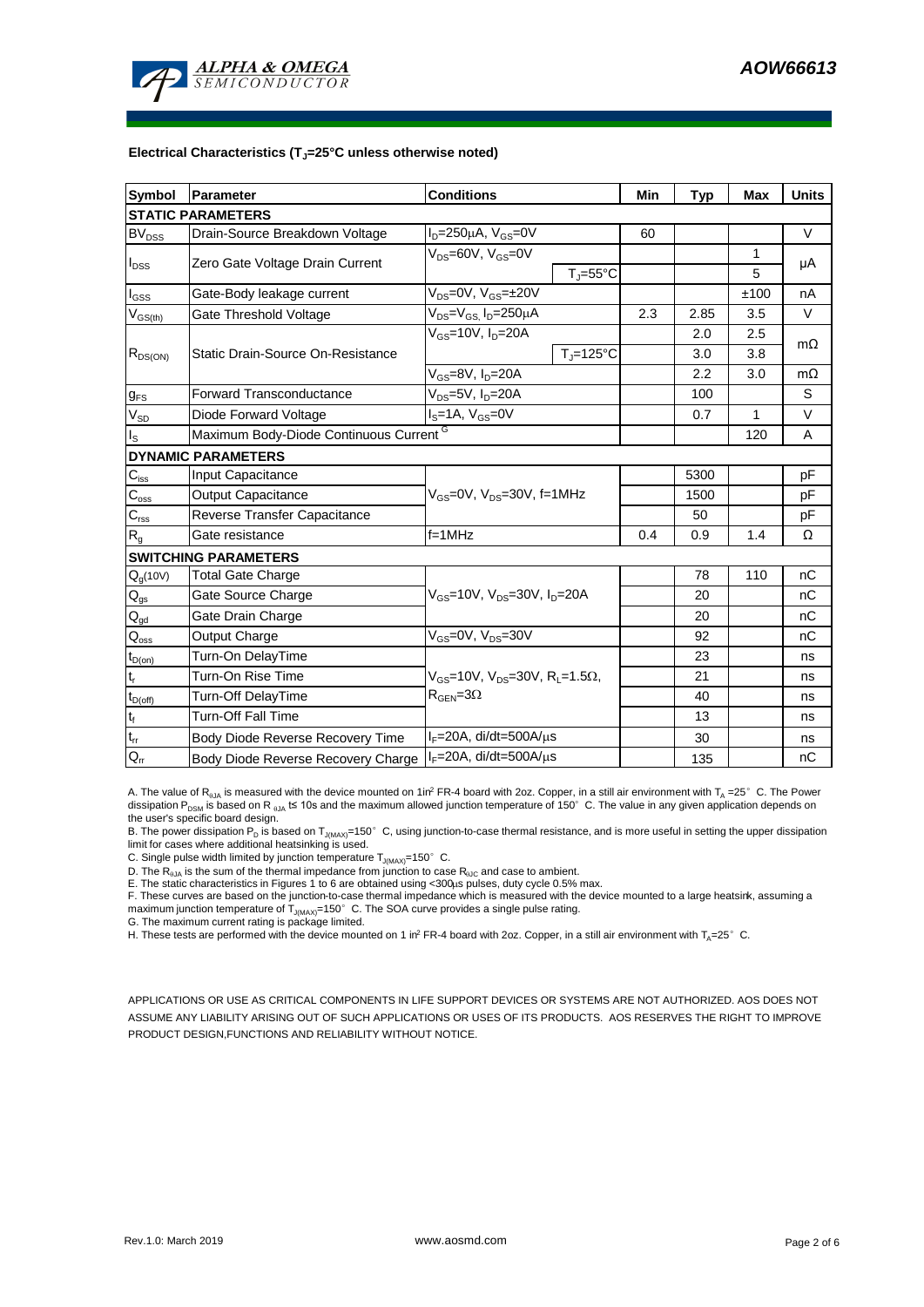

#### **TYPICAL ELECTRICAL AND THERMAL CHARACTERISTICS**

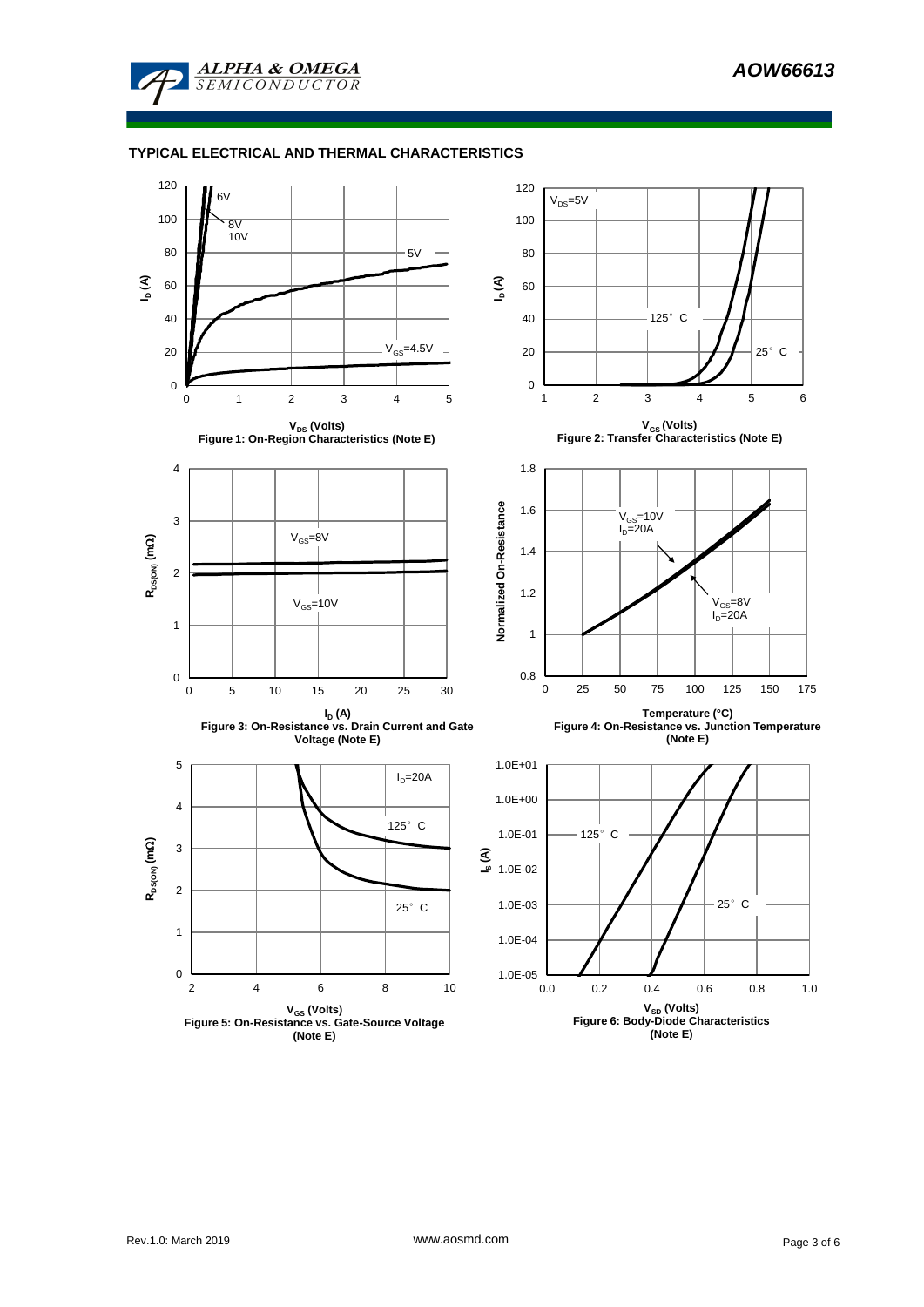

#### **TYPICAL ELECTRICAL AND THERMAL CHARACTERISTICS**



**Figure 11: Normalized Maximum Transient Thermal Impedance (Note F)**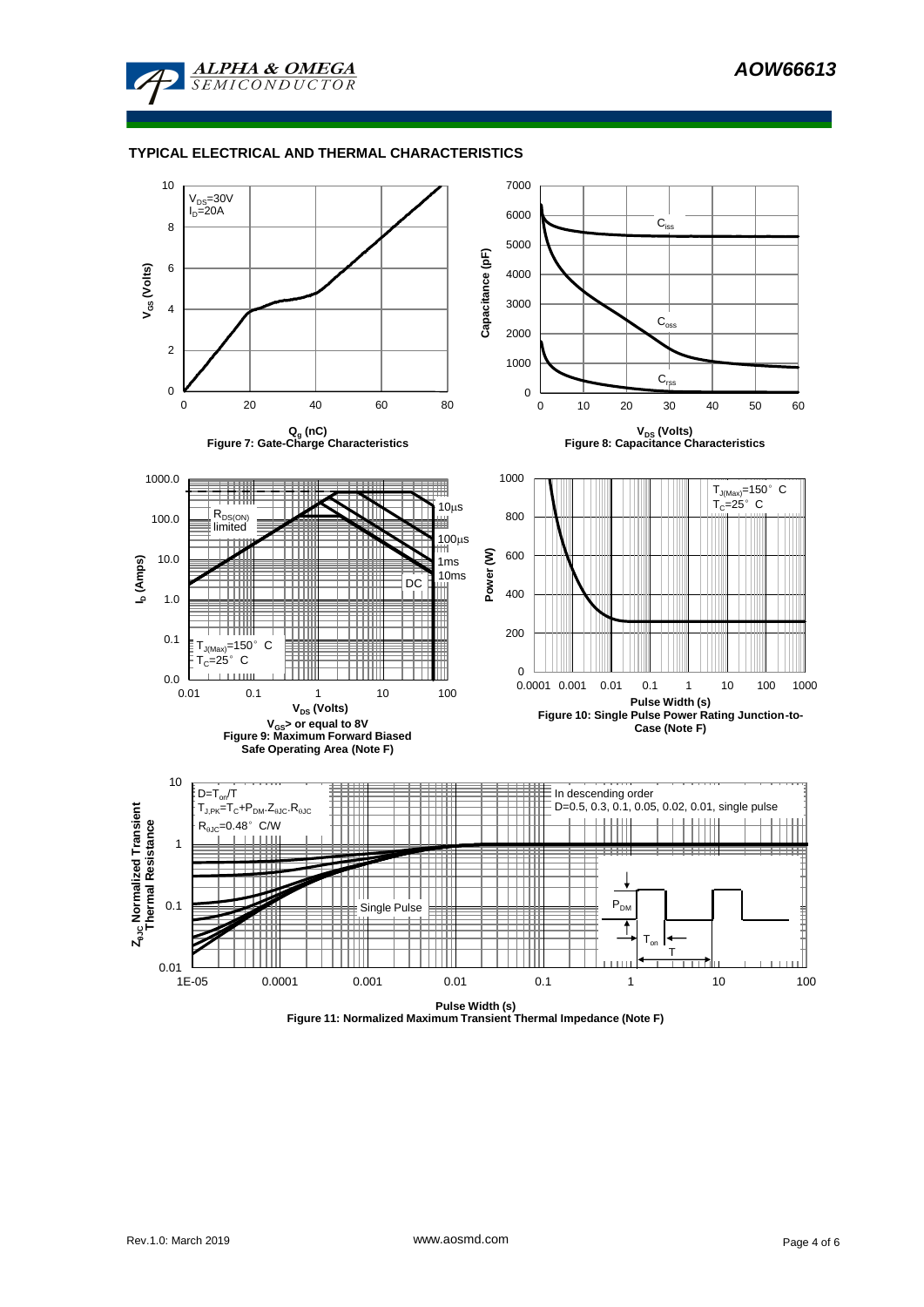

### **TYPICAL ELECTRICAL AND THERMAL CHARACTERISTICS**



**Figure 16: Normalized Maximum Transient Thermal Impedance (Note H)**